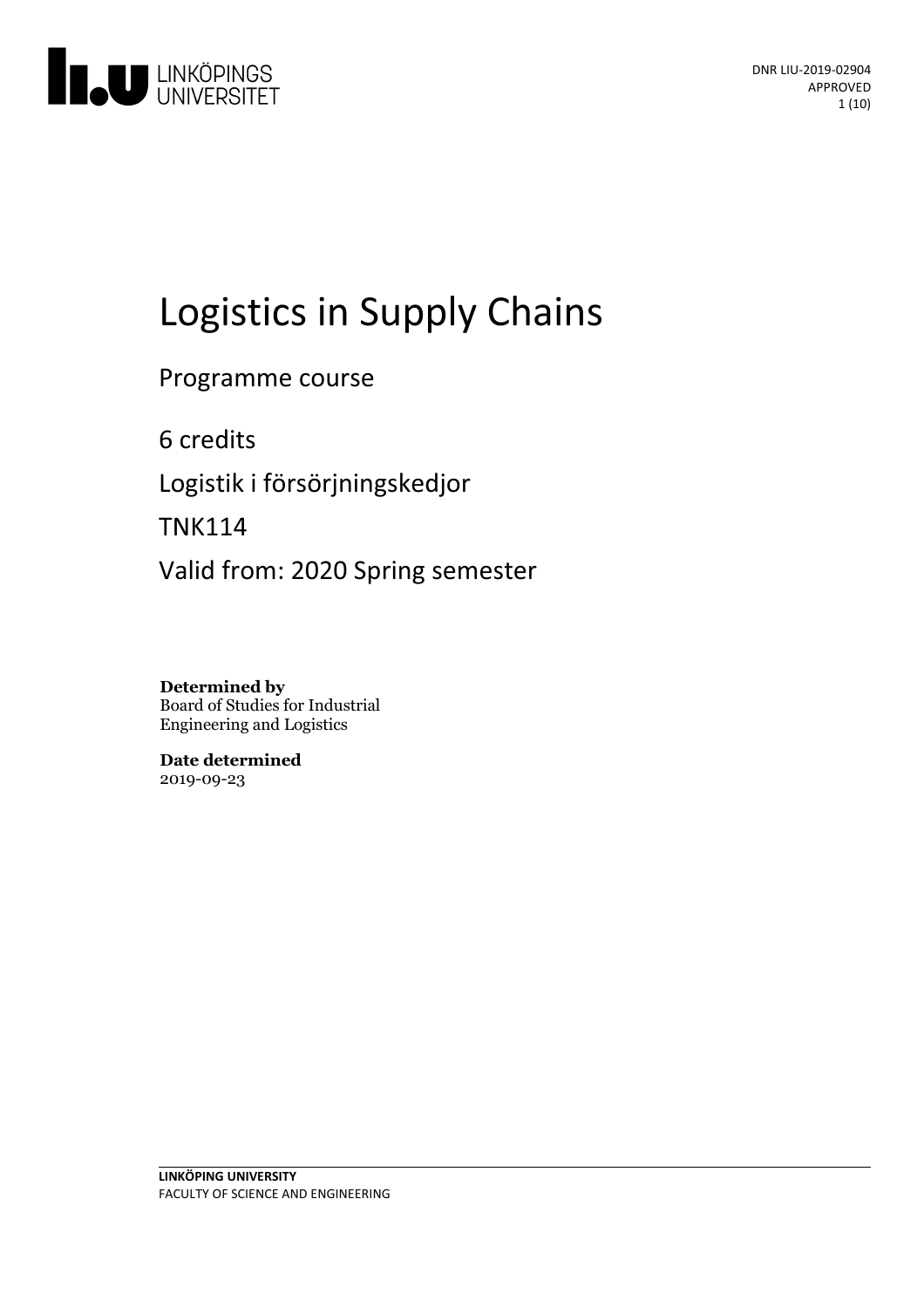# Main field of study

Industrial Engineering and Management, Logistics, Transportation Systems Engineering

Course level

Second cycle

# Advancement level

A1X

### Course offered for

- Master's Programme in Intelligent Transport Systems and Logistics
- Communications, Transport and Infrastructure, M Sc in Engineering

### Entry requirements

Note: Admission requirements for non-programme students usually also include admission requirements for the programme and threshold requirements for progression within the programme, or corresponding.

# Prerequisites

Basic logistics course, such as TNK112.

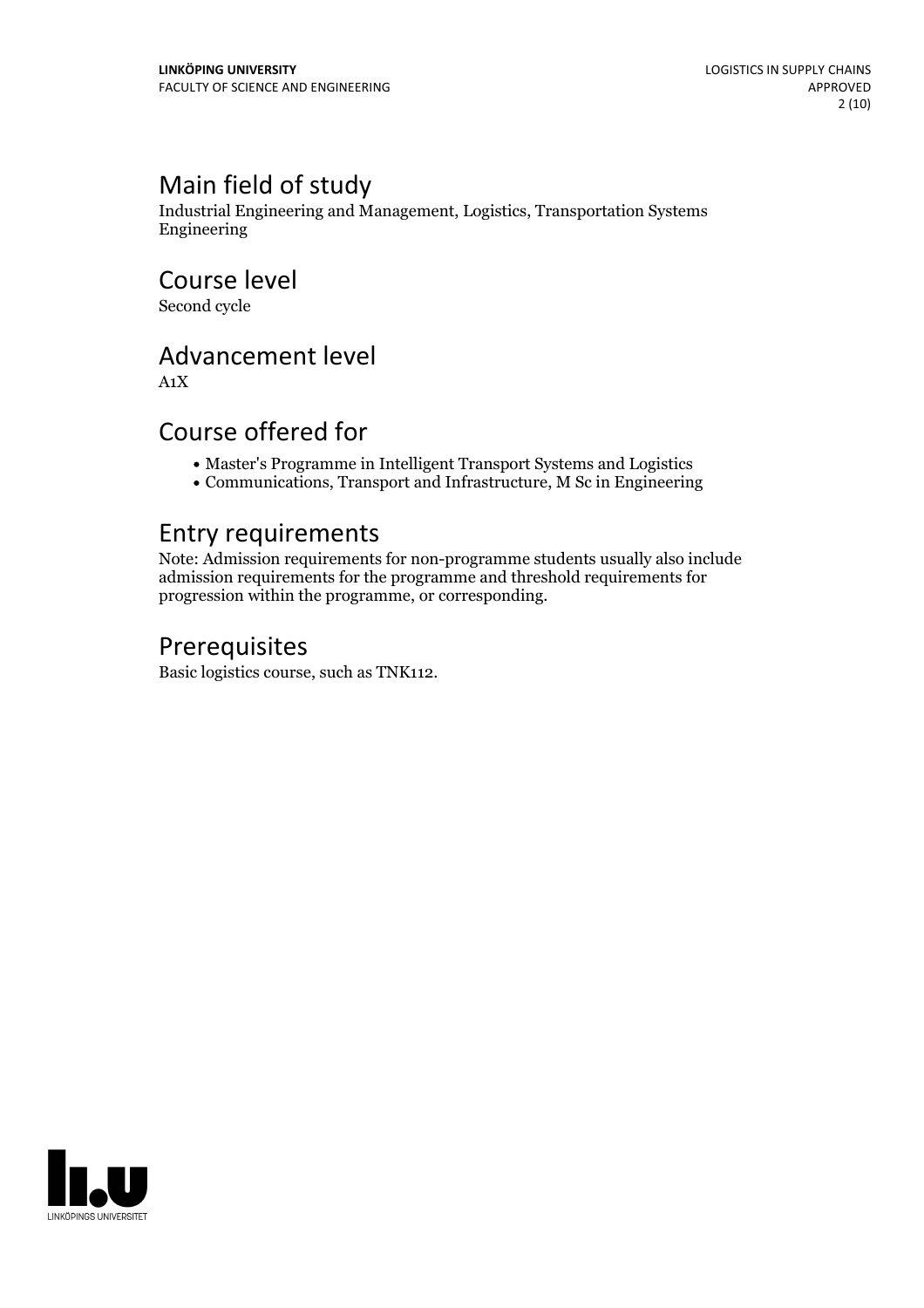# Intended learning outcomes

The purpose of the course is to provide theoretical knowledge about logistics in supply chains. The course covers inter organizational as well as intra organizational issues. Inter organizational issues provides insights regarding how the different actors within the supply chain apply/are affected by different logistics strategies. Intra organizational issues provides insights regarding how the different functions within a company apply/are affected by different logistics strategies. The course should provide understanding of different general logistics strategies and their inter- and intra-organizational impacts.

After passing the course should the student be able to:

1.Master theoretical concepts such as supply chain management, flexibility, coordination, integration, outsourcing, vendor managed inventories, postponement, purchasing strategies, production strategies and their relation to

2. Understand how the theoretical concepts are related and their mutual interdependencies

3.Understand drivers, barriers and prerequisites for different logistics strategies in supply chains. 4.Apply the theoretical concepts and understand their implications and based on

this be able to understand, explain, evaluate and question different logistics

5. Read and understand academic journal papers within logistics strategies in

supply chains.<br>6.In a structured way evaluate academic journal papers and to be able to explain under what circumstances they are valid

# Course content

The course deals with inter-organizational questions in relation to logistics between companies in a supply chain, e.g. the flow of material from the organizational questions are an important part of the course content, e.g.<br>materials supply issues and distribution issues and their relation to purchasing,<br>production and marketing. The parts of the logistics structures d barriers and prerequisites for different logistics strategies in supply chains.

# Teaching and working methods

At lectures are the theoretical concepts introduced. These are then discussed at seminars as support for the hand-ins.

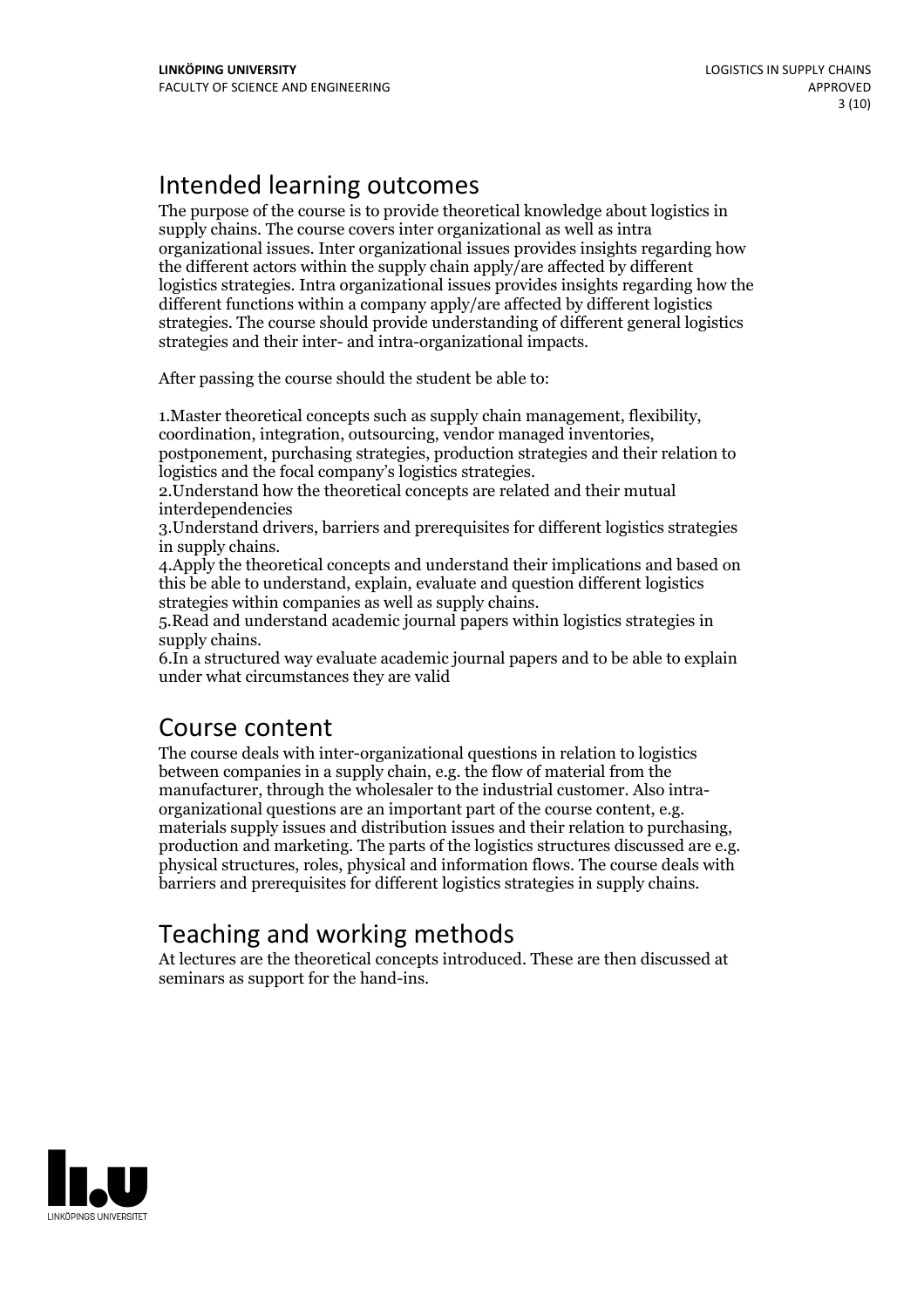### Examination

UPG2 Assignments 6 credits U, G KTR2 Written examination  $0$  credits  $U$ , 3, 4, 5 The final grade will be based on a summary of the grades of the different course parts.

### Grades

Four-grade scale, LiU, U, 3, 4, 5

# Other information

#### **About teaching and examination language**

The teaching language is presented in the Overview tab for each course. The examination language relates to the teaching language as follows:

- If teaching language is Swedish, the course as a whole or in large parts, is taught in Swedish. Please note that although teaching language is Swedish, parts of the course could be given in English. Examination language is Swedish.<br>• If teaching language is Swedish/English, the course as a whole will be
- taught in English if students without prior knowledge of the Swedish language participate. Examination language is Swedish or English
- (depending on teaching language).<br>• If teaching language is English, the course as a whole is taught in English.<br>Examination language is English.

#### **Other**

The course is conducted in a manner where both men's and women's

experience and knowledge are made visible and developed. The planning and implementation of <sup>a</sup> course should correspond to the course syllabus. The course evaluation should therefore be conducted with the course syllabus as a starting point.

### Department

Institutionen för teknik och naturvetenskap

### Director of Studies or equivalent Erik Bergfeldt

Examiner Anna Fredriksson

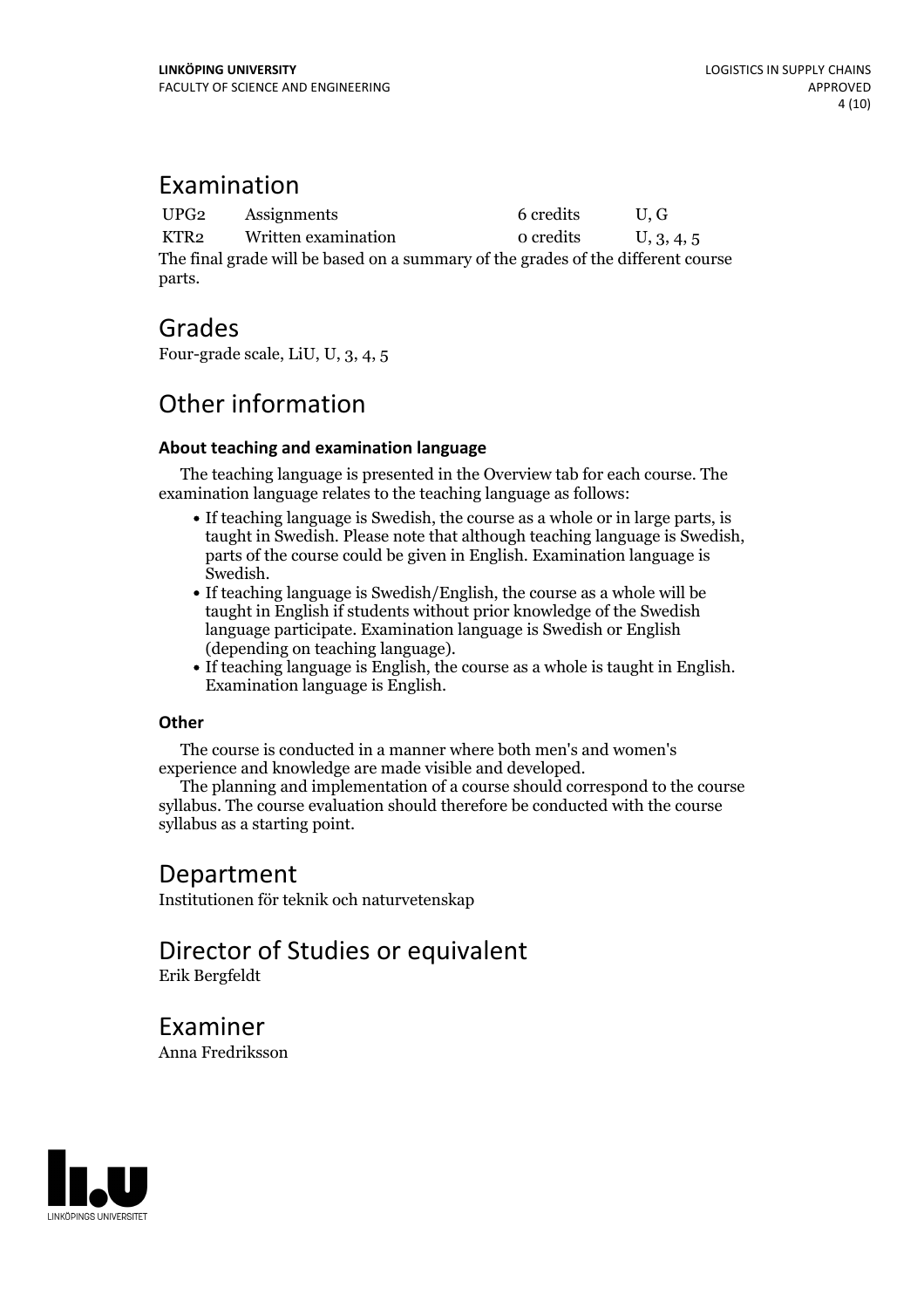# Education components

Preliminary scheduled hours: 48 h Recommended self-study hours: 112 h

# Course literature

#### **Other**

Academic journal papers and other information provided by the examiner during the course.

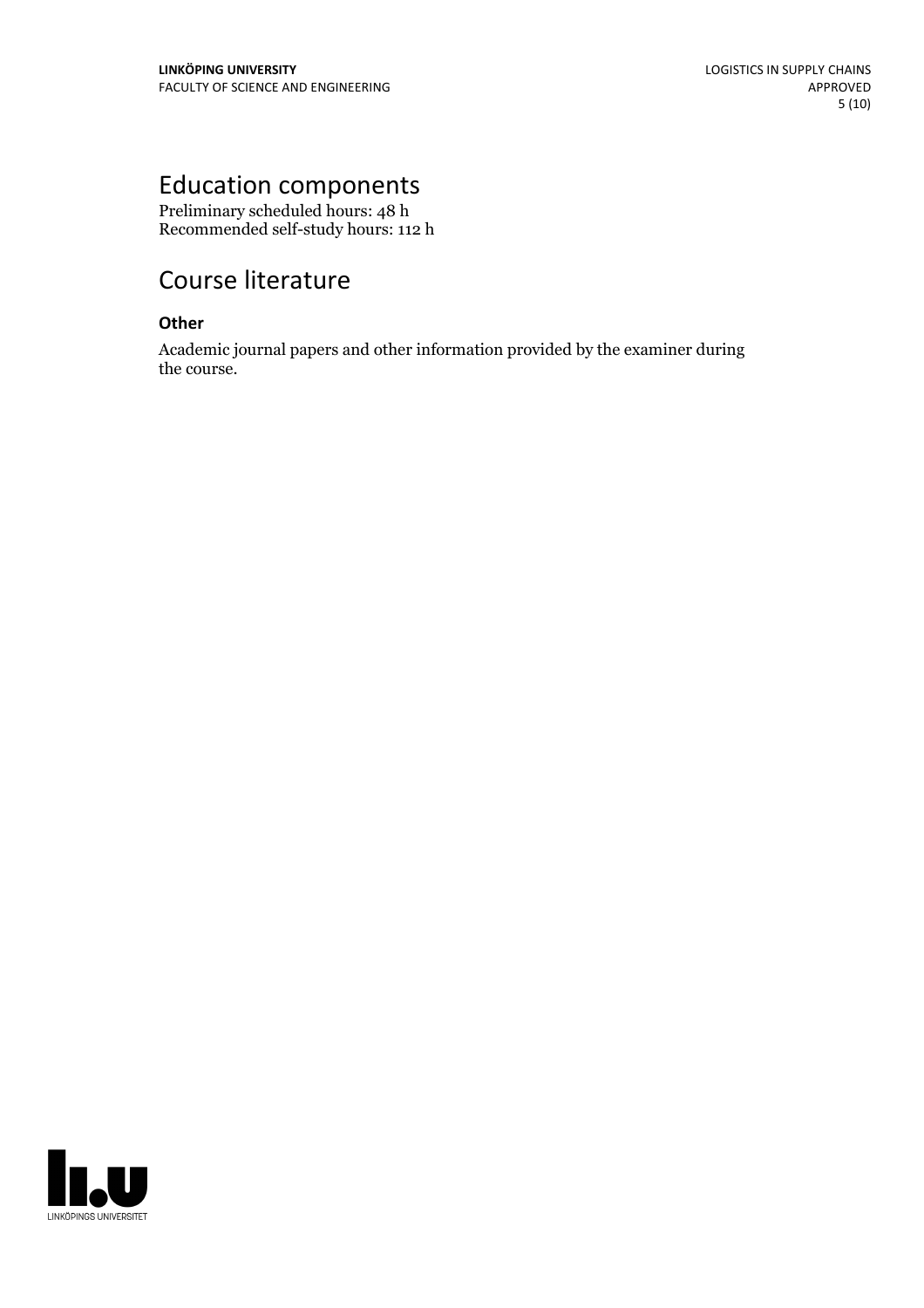# **Common rules**

### **Course syllabus**

A syllabus must be established for each course. The syllabus specifies the aim and contents of the course, and the prior knowledge that a student must have in order to be able to benefit from the course.

### **Timetabling**

Courses are timetabled after a decision has been made for this course concerning its assignment to a timetable module.

#### **Interrupting a course**

The vice-chancellor's decision concerning regulations for registration, deregistration and reporting results (Dnr LiU-2015-01241) states that interruptions in study are to be recorded in Ladok. Thus, all students who do not participate in a course for which they have registered must record the interruption, such that the registration on the course can be removed. Deregistration from <sup>a</sup> course is carried outusing <sup>a</sup> web-based form: https://www.lith.liu.se/for-studenter/kurskomplettering?l=en.

### **Cancelled courses**

Courses with few participants (fewer than 10) may be cancelled or organised in a manner that differs from that stated in the course syllabus. The Dean is to deliberate and decide whether a course is to be cancelled or changed from the course syllabus.

### **Guidelines relatingto examinations and examiners**

For details, see Guidelines for education and examination for first-cycle and second-cycle education at Linköping University, http://styrdokument.liu.se/Regelsamling/VisaBeslut/917592.

An examiner must be employed as a teacher at LiU according to the LiU Regulations for Appointments

(https://styrdokument.liu.se/Regelsamling/VisaBeslut/622784). For courses in second-cycle, the following teachers can be appointed as examiner: Professor (including Adjunct and Visiting Professor), Associate Professor (including Adjunct), Senior Lecturer (including Adjunct and Visiting Senior Lecturer), Research Fellow, or Postdoc. For courses in first-cycle, Assistant Lecturer (including Adjunct and Visiting Assistant Lecturer) can also be appointed as examiner in addition to those listed for second-cycle courses. In exceptional cases, a Part-time Lecturer can also be appointed as an examiner at both first- and second cycle, see Delegation of authority for the Board of Faculty of Science and Engineering.

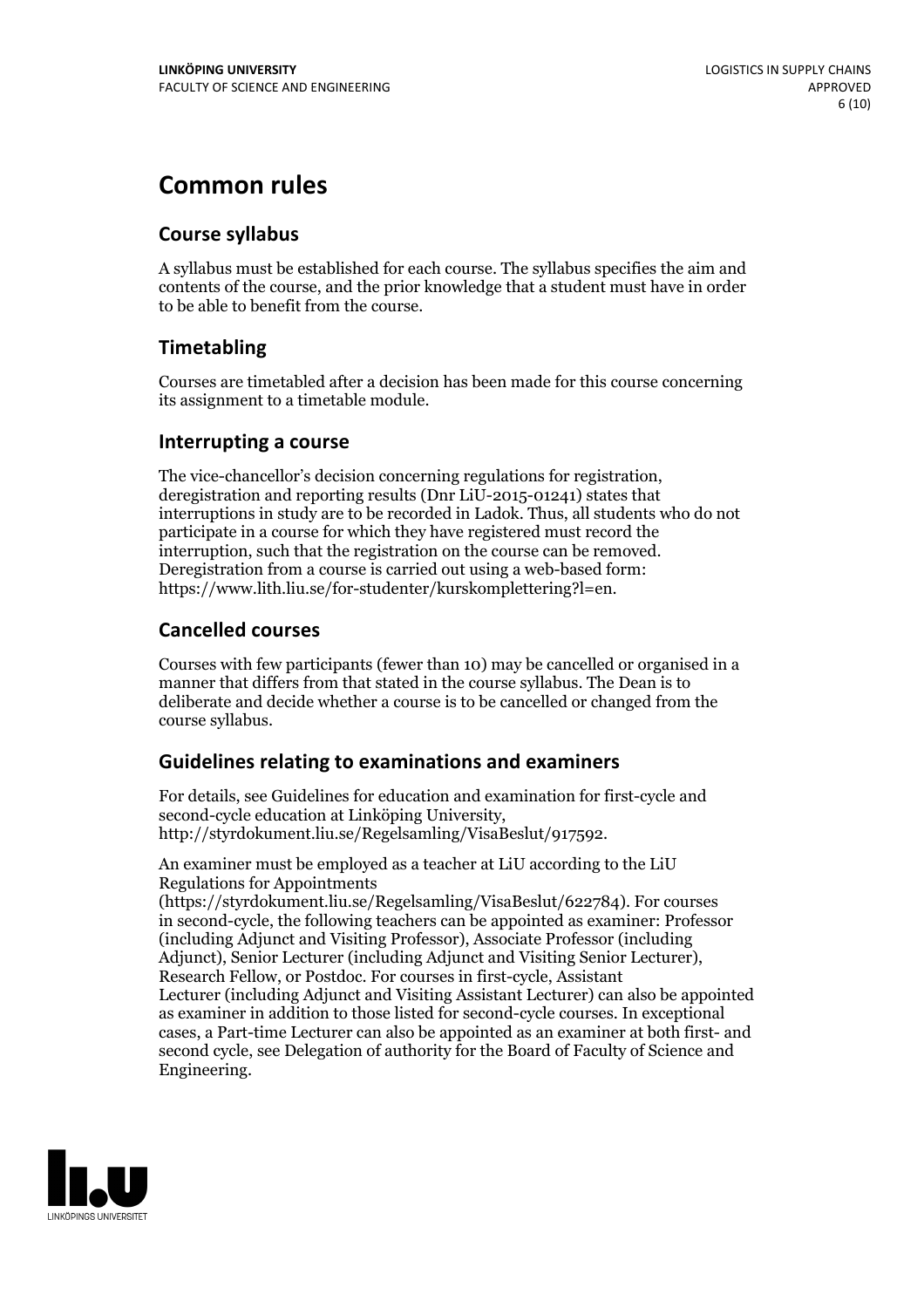### **Forms of examination**

#### **Examination**

Written and oral examinations are held at least three times a year: once immediately after the end of the course, once in August, and once (usually) in one of the re-examination periods. Examinations held at other times are to follow a decision of the board of studies.

Principles for examination scheduling for courses that follow the study periods:

- courses given in VT1 are examined for the first time in March, with re-examination in June and August
- courses given in VT2 are examined for the first time in May, with re-examination in August and October
- courses given in HT1 are examined for the first time in October, with re-examination in January and August
- courses given in HT2 are examined for the first time in January, with re-examination in March and in August.

The examination schedule is based on the structure of timetable modules, but there may be deviations from this, mainly in the case of courses that are studied and examined for several programmes and in lower grades (i.e. 1 and 2).

Examinations for courses that the board of studies has decided are to be held in alternate years are held three times during the school year in which the course is given according to the principles stated above.

Examinations for courses that are cancelled orrescheduled such that they are not given in one or several years are held three times during the year that immediately follows the course, with examination scheduling that corresponds to the scheduling that was in force before the course was cancelled or rescheduled.

When a course is given for the last time, the regular examination and two re-<br>examinations will be offered. Thereafter, examinations are phased out by offering three examinations during the following academic year at the same times as the examinations in any substitute course. If there is no substitute course, three examinations will be offered during re-examination periods during the following academic year. Other examination times are decided by the board of studies. In all cases above, the examination is also offered one more time during the academic year after the following, unless the board of studies decides otherwise.

If a course is given during several periods of the year (for programmes, or on different occasions for different programmes) the board or boards of studies determine together the scheduling and frequency of re-examination occasions.

#### **Registration for examination**

In order to take an examination, a student must register in advance at the Student Portal during the registration period, which opens 30 days before the date of the examination and closes 10 days before it. Candidates are informed of the location of the examination by email, four days in advance. Students who have not

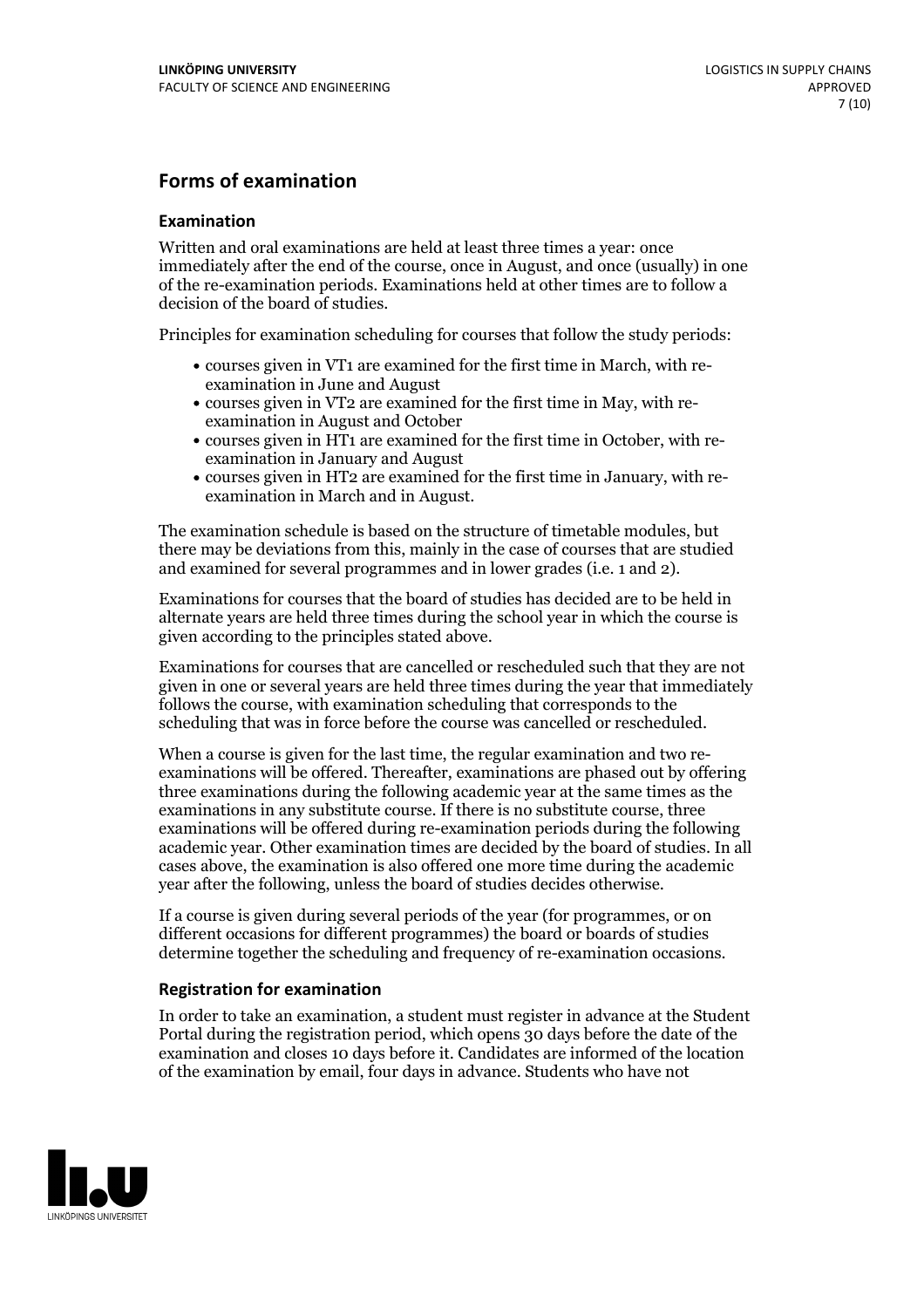registered for an examination run the risk of being refused admittance to the examination, if space is not available.

Symbols used in the examination registration system:

\*\* denotes that the examination is being given for the penultimate time.

\* denotes that the examination is being given for the last time.

#### **Code of conduct for students during examinations**

Details are given in a decision in the university's rule book: http://styrdokument.liu.se/Regelsamling/VisaBeslut/622682.

#### **Retakes for higher grade**

Students at the Institute of Technology at LiU have the right to retake written examinations and computer-based examinations in an attempt to achieve a higher grade. This is valid for all examination components with code "TEN" and "DAT". The same right may not be exercised for other examination components, unless otherwise specified in the course syllabus.

A retake is not possible on courses that are included in an issued degree diploma.

#### **Retakes of other forms of examination**

Regulations concerning retakes of other forms of examination than written examinations and computer-based examinations are given in the LiU guidelines

http://styrdokument.liu.se/Regelsamling/VisaBeslut/917592.

#### **Plagiarism**

For examinations that involve the writing of reports, in cases in which it can be assumed that the student has had access to other sources (such as during project work, writing essays, etc.), the material submitted must be prepared in accordance with principles for acceptable practice when referring to sources (references or quotations for which the source is specified) when the text, images, ideas, data,  $\vec{e}$  etc. of other people are used. It is also to be made clear whether the author has reused his or her own text, images, ideas, data, etc. from previous examinations, such as degree projects, project reports, etc. (this is sometimes known as "self- plagiarism").

A failure to specify such sources may be regarded as attempted deception during examination.

#### **Attempts to cheat**

In the event of <sup>a</sup> suspected attempt by <sup>a</sup> student to cheat during an examination, or when study performance is to be assessed as specified in Chapter <sup>10</sup> of the Higher Education Ordinance, the examiner is to report this to the disciplinary board of the university. Possible consequences for the student are suspension from study and a formal warning. More information is available at https://www.student.liu.se/studenttjanster/lagar-regler-rattigheter?l=en.

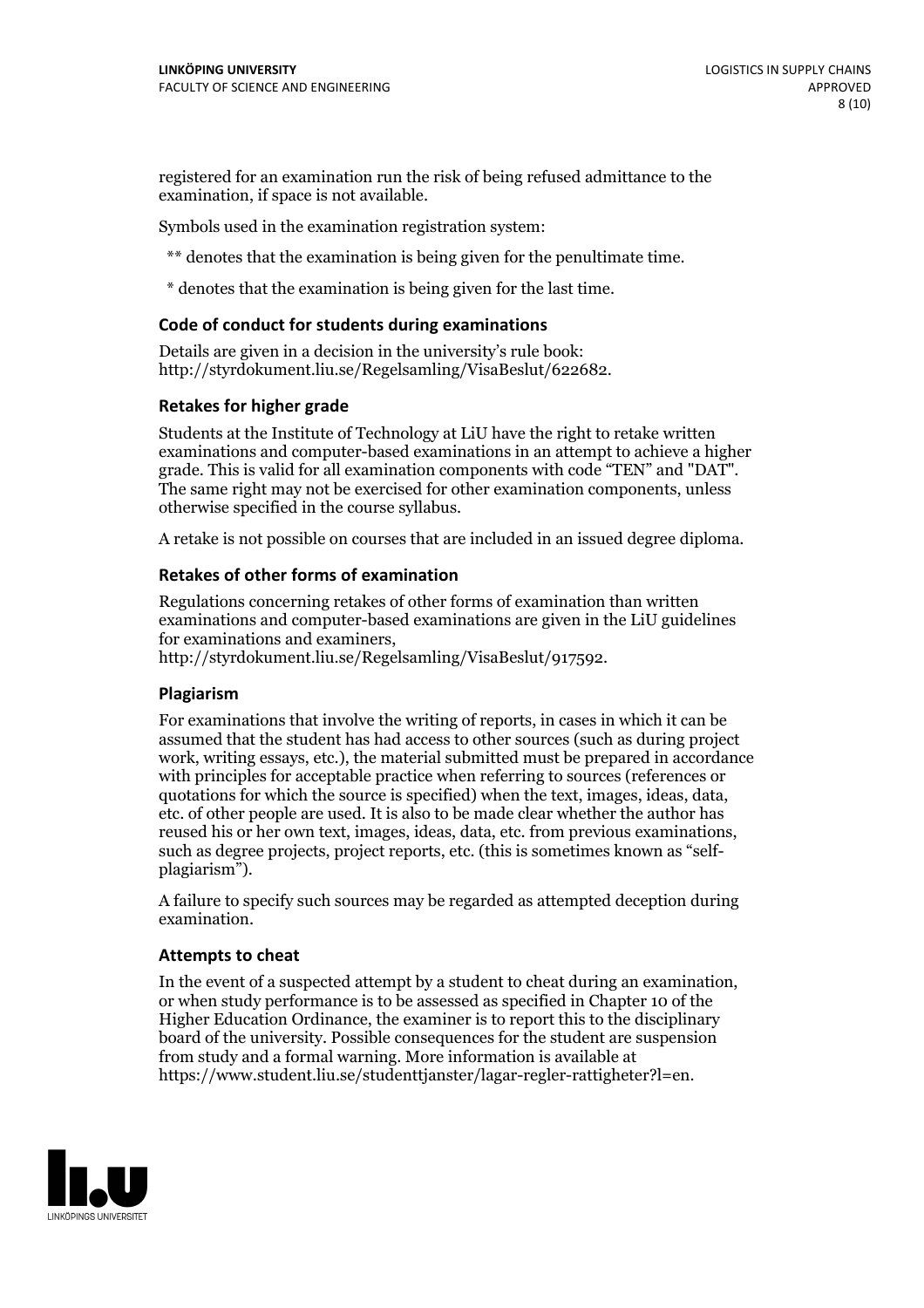#### **Grades**

The grades that are preferably to be used are Fail (U), Pass (3), Pass not without distinction  $(4)$  and Pass with distinction  $(5)$ .

- 1. Grades U, 3, 4, 5 are to be awarded for courses that have written
- examinations. 2. Grades Fail (U) and Pass (G) may be awarded for courses with <sup>a</sup> large degree of practical components such as laboratory work, project work and group work. 3. Grades Fail (U) and Pass (G) are to be used for degree projects and other
- independent work.

#### **Examination components**

- 
- 1. Grades U, 3, 4, <sup>5</sup> are to be awarded for written examinations (TEN). 2. Examination components for which the grades Fail (U) and Pass (G) may be awarded are laboratory work (LAB), project work (PRA), preparatory written examination (KTR), oral examination (MUN), computer-based
- examination (DAT), home assignment (HEM), and assignment (UPG). 3. Students receive grades either Fail (U) or Pass (G) for other examination components in which the examination criteria are satisfied principally through active attendance such as other examination (ANN), tutorial group (BAS) or examination item (MOM). 4. Grades Fail (U) and Pass (G) are to be used for the examination
- components Opposition (OPPO) and Attendance at thesis presentation (AUSK) (i.e. part of the degree project).

For mandatory components, the following applies: If special circumstances prevail, and if it is possible with consideration of the nature of the compulsory component, the examiner may decide to replace the compulsory component with another equivalent component. (In accordance with the LiU Guidelines for education and examination for first-cycle and second-cycle education at Linköping University, http://styrdokument.liu.se/Regelsamling/VisaBeslut/917592).

For written examinations, the following applies: If the LiU coordinator for students with disabilities has granted a student the right to an adapted examination for a written examination in an examination hall, the student has the right to it. If the coordinator has instead recommended for the student an adapted examination or alternative form of examination, the examiner may grant this if the examiner assesses that it is possible, based on consideration of the course objectives. (In accordance with the LiU Guidelines for education and examination for first-cycle and second-cycle education at Linköping University, http://styrdokument.liu.se/Regelsamling/VisaBeslut/917592).

The examination results for a student are reported at the relevant department.

### **Regulations (applyto LiU in its entirety)**

The university is a government agency whose operations are regulated by